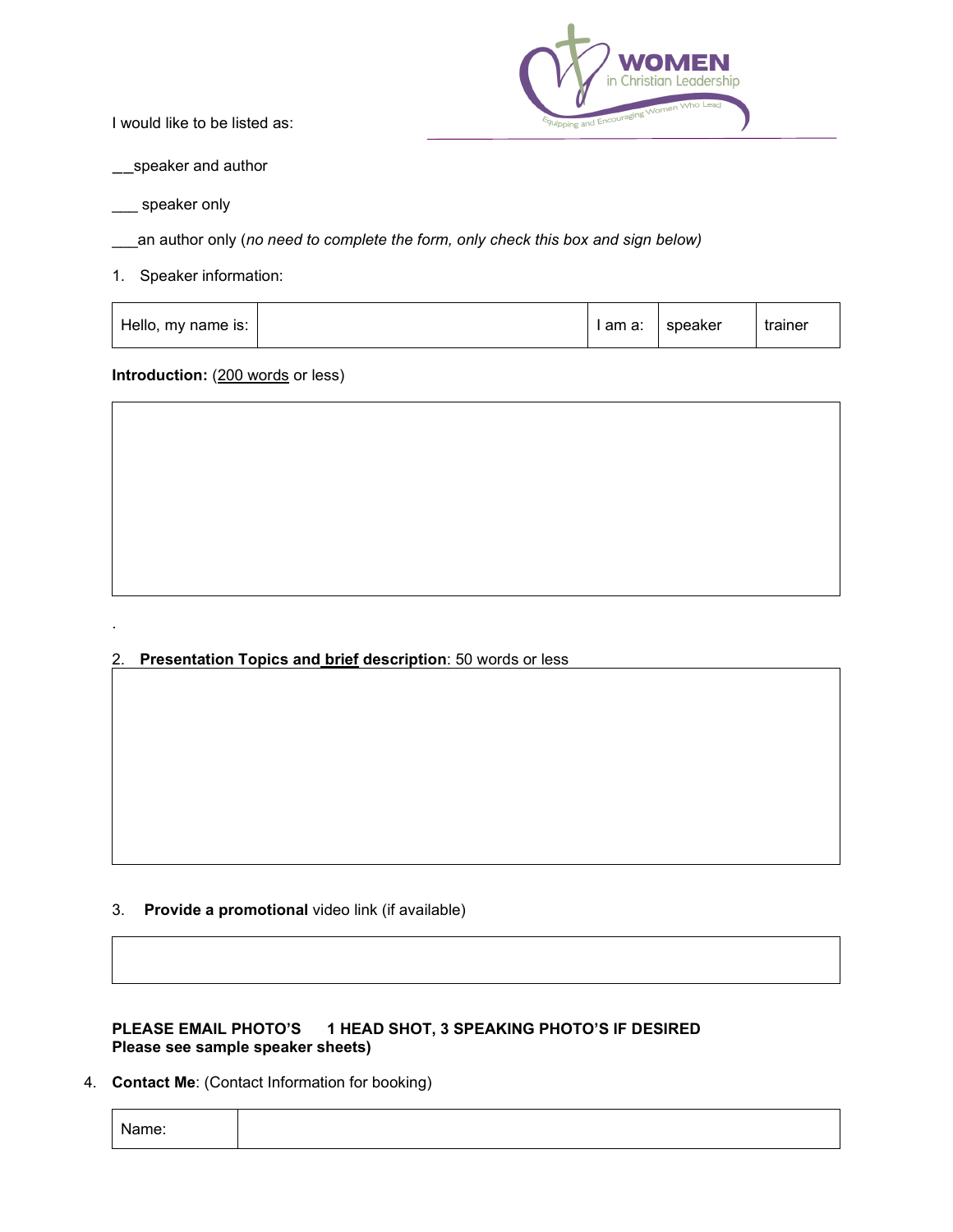| Website:       |  |
|----------------|--|
| Telephone:     |  |
| Email address: |  |

Jeanne Porter//Women in Christian Leadership has my permission to place my speaker/author bio information on the (womeninChristianleadership.com) website.

| Signature |  |
|-----------|--|
| Date      |  |

#### **SEE SAMPLE SPEAKER SHEETS NEXT PAGE**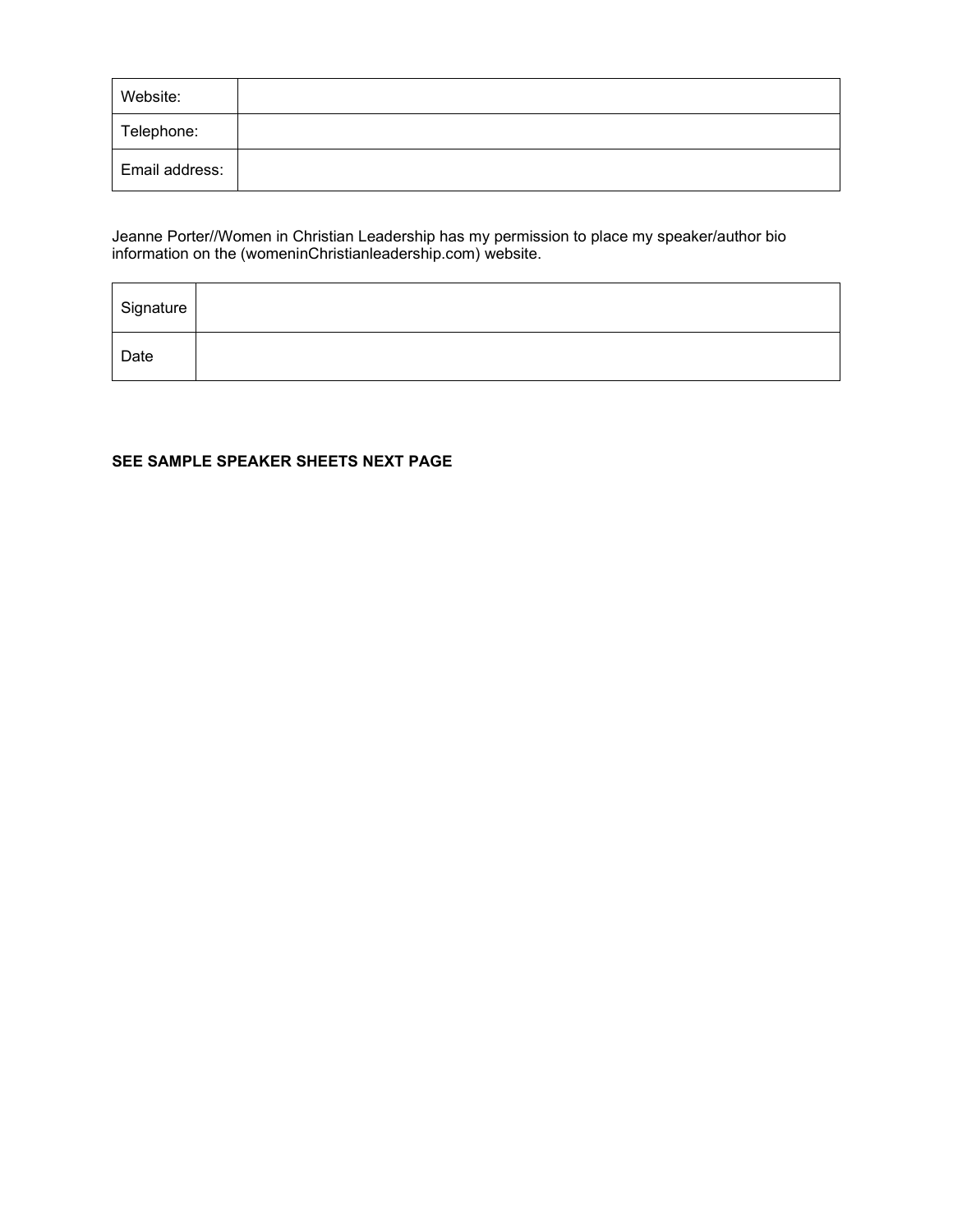Jeanne Porter

# Leadership • Relationships • Results

A Proponent for Women Helping Women

# **Presentation Topics:**

## **SUCCESS Powered by Relationships**

*Meeting the needs of others, being a connector, and building a network.*

# **Recognizing Instructions**  When **We Receive Them**

*Listening to God as He speaks through us, the Bible, prayer, and circumstances.*

## **Dream Big. Pray Hard. Think Long** *Light your faith on fire.*

# **Available For:**

- Keynotes/General **Sessions**
- Women's Retreats
- Panel Discussions



*Jeanne Porter has long been a proponent of women helping women. With a natural gift for recognizing the potential in women, she helps them develop leadership skills and prepares them to fill critical roles when opportunities arise.* 



*Author, SUCCESS Powered by Relationships, Co-author, The 40/40 Rules*

*As the founder of Women in Business Networking (WiBN) in Dayton, Ohio, she broke new ground by bringing together women entrepreneurs, executives and other trailblazers in a non-competitive, supportive environment. Here, women forge relationships, learn from each other, and celebrate each other's successes. Women in Business Networking is now a program of the Better Business Bureau in Dayton.*

*With her newest initiative, Women in Christian Leadership, Jeanne again applies her talent for recognizing leadership potential in women. Through the organization and its programs, she works to develop that potential through meaningful connections, thoughtful mentorship, and focused learning. Her mission is to broaden the opportunities for women to lead in all realms, from business and government, to nonprofit and ministry work.*